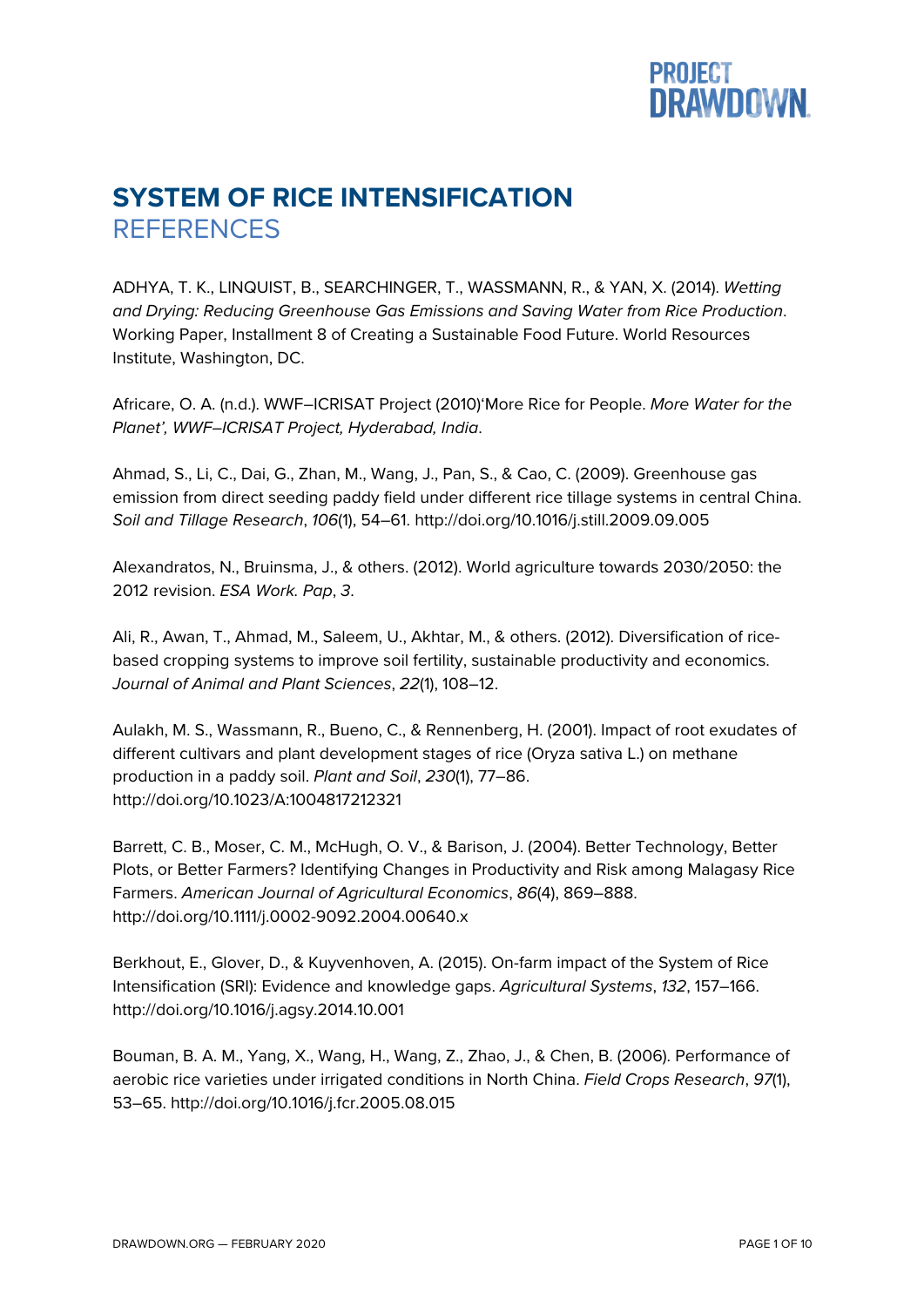Buendia, L. V., Neue, H.-U., Wassmann, R., Lantin, R. S., & Javellana, A. M. (1997). Understanding the nature of methane emission from rice ecosystems as basis of mitigation strategies. *Applied Energy*, *56*(3–4), 433–444. http://doi.org/10.1016/S0306-2619(97)00022-6

Cai, Z., Xing, G., Yan, X., Xu, H., Tsuruta, H., Yagi, K., & Minami, K. (1997). Methane and nitrous oxide emissions from rice paddy fields as affected by nitrogen fertilisers and water management. *Plant and Soil*, *196*(1), 7–14. http://doi.org/10.1023/A:1004263405020

Cassman, K. G., Dobermann, A., Walters, D. T., & Yang, H. (2003). Meeting Cereal Demand While Protecting Natural Resources and Improving Environmental Quality. *Annual Review of Environment and Resources*, *28*(1), 315–358. http://doi.org/10.1146/annurev.energy.28.040202.122858

Choi, J., Kim, G., Park, W., Shin, M., Choi, Y., Lee, S., … Yun, D. (2014). Effect of SRI water management on water quality and greenhouse gas emissions in Korea. *Irrigation and Drainage*, *63*(2), 263–270.

Cicerone, R. J., & Oremland, R. S. (1988). Biogeochemical aspects of atmospheric methane. *Global Biogeochemical Cycles*, *2*(4), 299–327. http://doi.org/10.1029/GB002i004p00299

Corton, T. M., Bajita, J. B., Grospe, F. S., Pamplona, R. R., Jr, C. A. A., Wassmann, R., … Buendia, L. V. (2000). Methane Emission from Irrigated and Intensively Managed Rice Fields in Central Luzon (Philippines). *Nutrient Cycling in Agroecosystems*, *58*(1-3), 37–53. http://doi.org/10.1023/A:1009826131741

Craswell, E. T., Datta, S. D., Obcemea, W. N., & Hartantyo, M. (1981). Time and mode of nitrogen fertilizer application to tropical wetland rice. *Fertilizer Research*, *2*(4), 247–259. http://doi.org/10.1007/BF01050197

Das, K., & Baruah, K. K. (2008). A comparison of growth and photosynthetic characteristics of two improved rice cultivars on methane emission from rainfed agroecosystem of northeast India. *Agriculture, Ecosystems & Environment*, *124*(1–2), 105–113. http://doi.org/10.1016/j.agee.2007.09.007

Das, S., & Adhya, T. K. (2014). Effect of combine application of organic manure and inorganic fertilizer on methane and nitrous oxide emissions from a tropical flooded soil planted to rice. *Geoderma*, *213*, 185–192. http://doi.org/10.1016/j.geoderma.2013.08.011

Dill, J., Deichert, G., & Thu, L. T. N. (2013). *Promoting the System of Rice Intensification Lessons Learned from Trà Vinh Province, Viet Nam*. Germany: GIZ.

Dobermann, A. (2007). Nutrient use efficiency–measurement and management. *Fertilizer Best Management Practices*, *1*.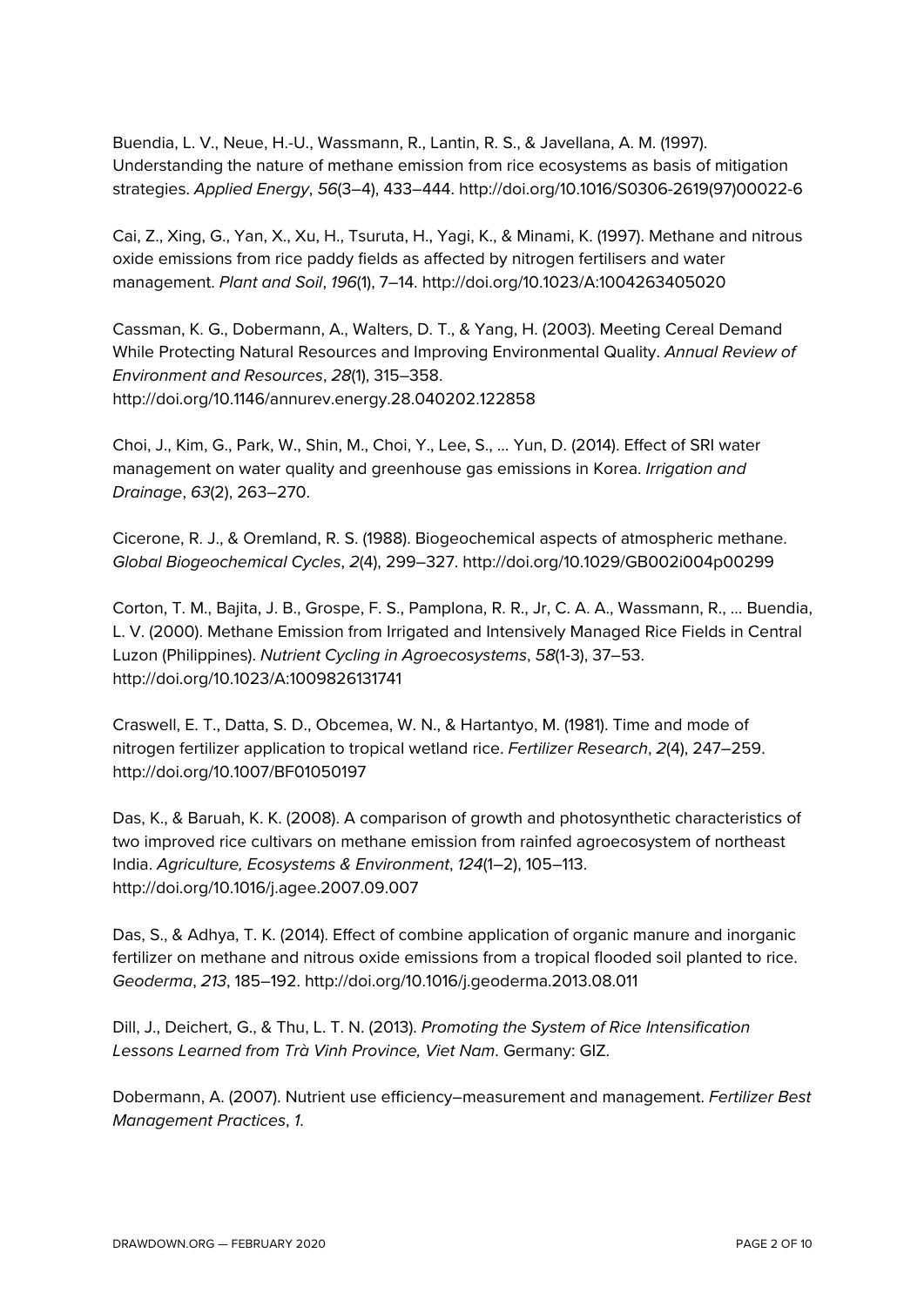Dumas-Johansen, M. K. (2009). *Effect of the system of rice intensification (SRI) on Livelihood strategies for cambodian farmers and possible carbon storage and mitigation possibilities for Greenhouse gas emissions* (Doctoral dissertation, M. Sc. Dissertation, University of Copenhagen, Denmark).

EDGAR - Emission Database for Global Atmospheric Research. Available at: http://edgar.jrc.ec.europa.eu/overview.php?v=432\_GHG&SECURE=123

Fageria, N. K., Baligar, V. C., & Jones, C. A. (2010). *Growth and Mineral Nutrition of Field Crops, Third Edition*. CRC Press.

Environmental Protection Agency, EPA (2013) Global Mitigation of Non-CO2 greenhouse gases: 2010-2030 (United States Environmental Protection Agency, office of Atmospheric Programs, Washington DC), pp19-42.

FAO Statistical Service Online, accessed December8, 2016. http://www.fao.org/faostat

Fazli, P., & Man, H. C. (2014). Comparison of methane emission from conventional and modified paddy cultivation in Malaysia. *Agriculture and Agricultural Science Procedia*, *2*, 272- 279.

Feng, J., Chen, C., Zhang, Y., Song, Z., Deng, A., Zheng, C., & Zhang, W. (2013). Impacts of cropping practices on yield-scaled greenhouse gas emissions from rice fields in China: A meta-analysis. *Agriculture, Ecosystems & Environment*, *164*, 220–228. http://doi.org/10.1016/j.agee.2012.10.009

Galloway, J. N., Aber, J. D., Erisman, J. W., Seitzinger, S. P., Howarth, R. W., Cowling, E. B., & Cosby, B. J. (2003). The Nitrogen Cascade. *BioScience*, *53*(4), 341–356. http://doi.org/10.1641/0006-3568(2003)053[0341:TNC]2.0.CO;2

Gathorne-Hardy DR, A., Prof, D., Reddy, N., Motkuri Mr., V., & Hariss-White Prof., B. (2013). A Life Cycle Assessment (LCA) of Greenhouse Gas Emissions from SRI and Flooded Rice Production in SE India. *Taiwan Water Conservancy*, *61*(4), 110–125.

Gathorne-Hardy DR, Reddy N, Venkatanarayana M, Harriss-White B. (2016) System of Rice Intensification provides environmental and economic gains but at the expense of social sustainability - A multi-disciplinary analysis in India. Agriculture Systems 143, 159-168.

Geethalakshmi, V., Mehreteab, T., Lakshmanan, A., Borrell, A., Nagothu, U. S., Arasu, M. S., ... & Sumathi, S. (2016). System of rice intensification: climate-smart rice cultivation system to mitigate climate change impacts in India.

Ghosh, S., Majumdar, D., & Jain, M. C. (2003). Methane and nitrous oxide emissions from an irrigated rice of North India. *Chemosphere*, *51*(3), 181–195. http://doi.org/10.1016/S0045- 6535(02)00822-6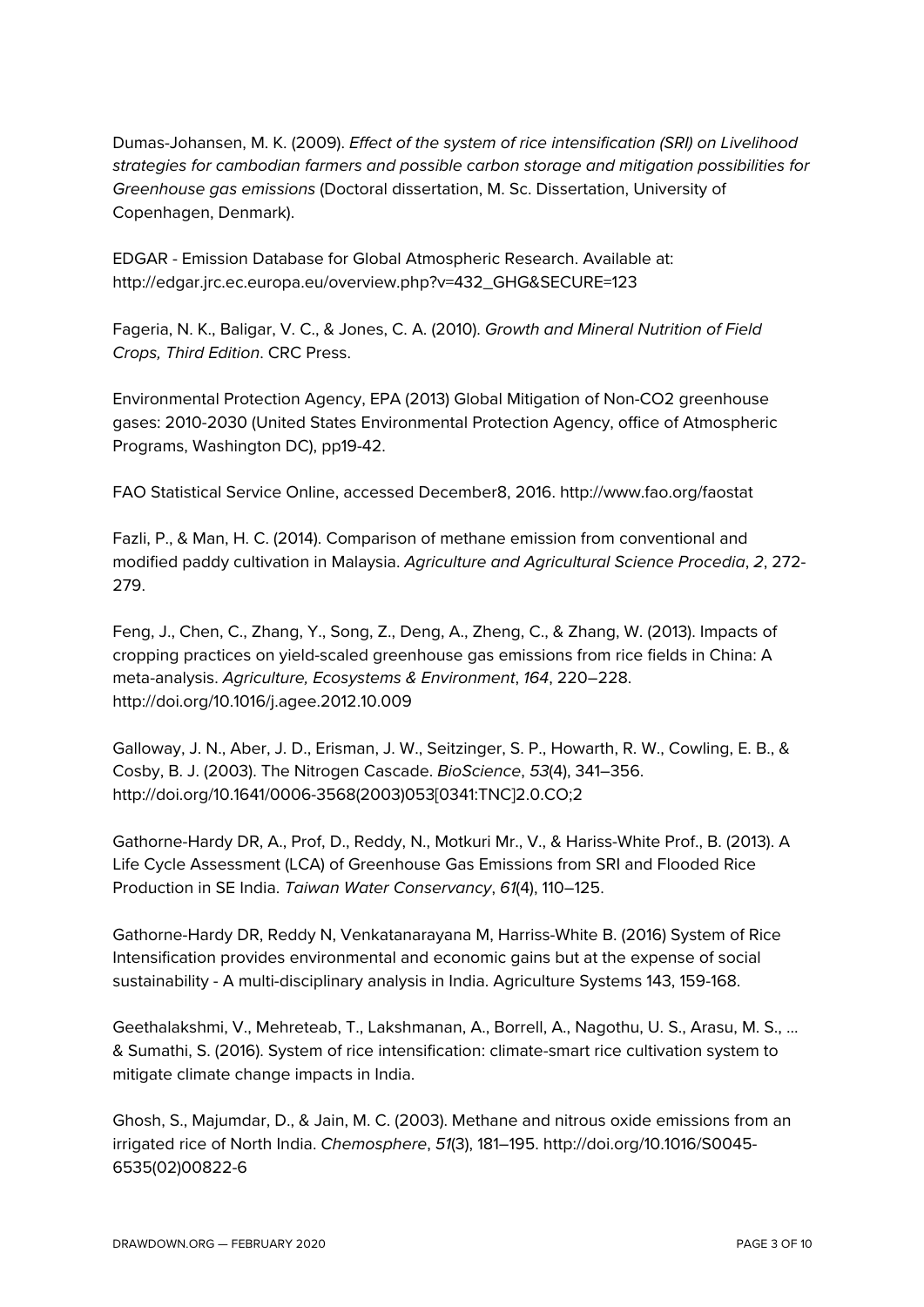Griscolm et al, "Natural climate solutions". *Proceedings of the National Acacemy of Sciences*, 114 (44) 11645-11650.

Gutierrez, J., Kim, S. Y., & Kim, P. J. (2013). Effect of rice cultivar on CH4 emissions and productivity in Korean paddy soil. *Field Crops Research*, *146*, 16–24. http://doi.org/10.1016/j.fcr.2013.03.003

Hou, H., Peng, S., Xu, J., Yang, S., & Mao, Z. (2012). Seasonal variations of CH4 and N2O emissions in response to water management of paddy fields located in Southeast China. *Chemosphere*, *89*(7), 884–892. http://doi.org/10.1016/j.chemosphere.2012.04.066

Hussain, S., Peng, S., Fahad, S., Khaliq, A., Huang, J., Cui, K., & Nie, L. (2014). Rice management interventions to mitigate greenhouse gas emissions: a review. *Environmental Science and Pollution Research*, *22*(5), 3342–3360. http://doi.org/10.1007/s11356-014-3760-4

Itoh, M., Sudo, S., Mori, S., Saito, H., Yoshida, T., Shiratori, Y., … Yagi, K. (2011). Mitigation of methane emissions from paddy fields by prolonging midseason drainage. *Agriculture, Ecosystems & Environment*, *141*(3–4), 359–372. http://doi.org/10.1016/j.agee.2011.03.019

Jacinthe, P.-A., & Lal, R. (2005). Labile carbon and methane uptake as affected by tillage intensity in a Mollisol. *Soil and Tillage Research*, *80*(1–2), 35–45. http://doi.org/10.1016/j.still.2004.02.018

Jain, N., Dubey, R., Dubey, D. S., Singh, J., Khanna, M., Pathak, H., & Bhatia, A. (2013). Mitigation of greenhouse gas emission with system of rice intensification in the Indo-Gangetic Plains. *Paddy and Water Environment*, *12*(3), 355–363. http://doi.org/10.1007/s10333-013- 0390-2

Jarecki, M. K., & Lal, R. (2003). Crop management for soil carbon sequestration. *Critical Reviews in Plant Sciences*, *22*(6), 471-502.

Jia, Z., Cai, Z., & Tsuruta, H. (2006). Effect of rice cultivar on CH4 production potential of rice soil and CH4 emission in a pot experiment. *Soil Science and Plant Nutrition*, *52*(3), 341–348. http://doi.org/10.1111/j.1747-0765.2006.00043.x

Ju, X.-T., Xing, G.-X., Chen, X.-P., Zhang, S.-L., Zhang, L.-J., Liu, X.-J., … Zhang, F.-S. (2009). Reducing environmental risk by improving N management in intensive Chinese agricultural systems. *Proceedings of the National Academy of Sciences*, *106*(9), 3041–3046. http://doi.org/10.1073/pnas.0813417106

Katayanagi, N., Furukawa, Y., Fumoto, T., & Hosen, Y. (2012). Validation of the DNDC-Rice model by using CH4 and N2O flux data from rice cultivated in pots under alternate wetting and drying irrigation management. *Soil Science and Plant Nutrition*, *58*(3), 360–372. http://doi.org/10.1080/00380768.2012.682955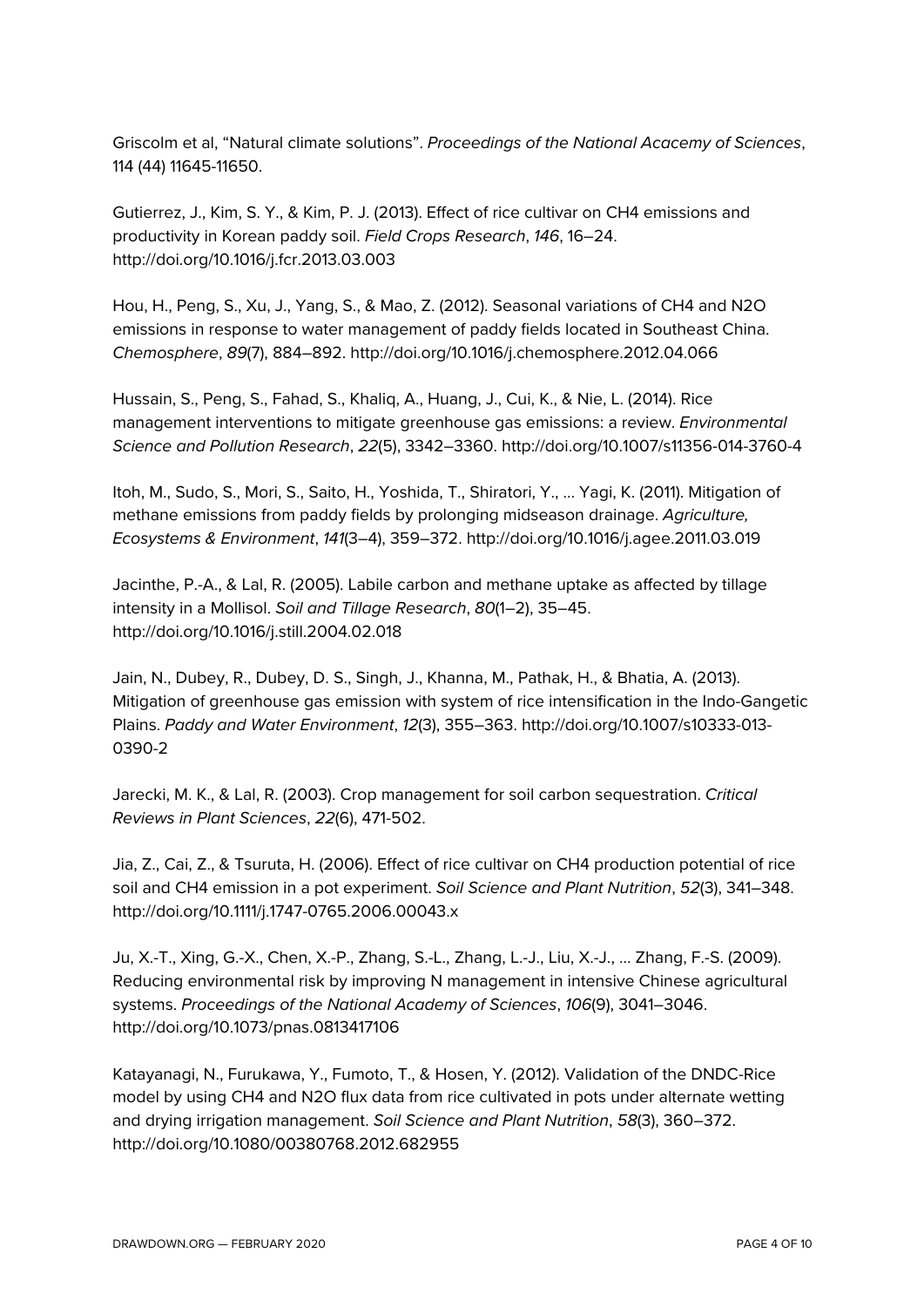Khaliq, A., Shakeel, M., Matloob, A., Hussain, S., Tanveer, A., & Murtaza, G. (2013). Influence of tillage and weed control practices on growth and yield of wheat. *Philippine Journal of Crop Science (PJCS) December*, *38*(3), 00–00.

Khush, G. S. (2005). What it will take to feed 5.0 billion rice consumers in 2030. *Plant Molecular Biology*, *59*(1), 1–6.

Kumar, V., & Ladha, J. K. (2011). Direct Seeding of Rice: recent developments and future research needs. *Advances in Agronomy*, (111), 297–413.

Kritee K, Nair D, Zavala-Araiza D, Proville J, Rudenk J, Adhya TK, Loecke T, Esteves T, Balireddygari S, Dava O, Ram K, Abhilash SR, Mdasmay M, Dokka RV, Anandaraj D, Athiyaman D, Reddy M, Ahuja R, Hamburg SP. (2018) High nitrous oxide fluxes from rice indicate the need to manage water for both long- and short-term climate impacts. *PNAS 115 (39) 9720-9725. Doi: 10.1073/pnas*

Kritee K. Poville J, Zavala-Araiza D, Rudek J,Ahuja R, Hamburg S (2018) Global risk assessment of high nitrous oxide emissions from rice production. A white paper by EDF partners. September 10, 2018.

Ladha, J. K., Pathak, H., J. Krupnik, T., Six, J., & van Kessel, C. (2005). Efficiency of Fertilizer Nitrogen in Cereal Production: Retrospects and Prospects. In D. L. Sparks (Ed.), *Advances in Agronomy* (Vol. 87, pp. 85–156). Academic Press. Retrieved from http://www.sciencedirect.com/science/article/pii/S0065211305870038

Lampayan, R. M., Rejesus, R. M., Singleton, G. R., & Bouman, B. A. M. (2015). Adoption and economics of alternate wetting and drying water management for irrigated lowland rice. *Field Crops Research*, *170*, 95–108. http://doi.org/10.1016/j.fcr.2014.10.013

LIANG, W., SHI, Y., ZHANG, H., YUE, J., & HUANG, G.-H. (2007). Greenhouse Gas Emissions from Northeast China Rice Fields in Fallow Season. *Pedosphere*, *17*(5), 630–638. http://doi.org/10.1016/S1002-0160(07)60075-7

Li C, Qiu J, Frolking S, Xiao X, Salas W, Moore B, BolesS, Huang Y, Sass R (2002). Reduced methane emissions from large-scale changes in water management of China's rice paddies during 1980-2000. Geophysical research letters, 29. Doi: 10.1029.

Li, C., Frolking, S., Xiao, X., Moore, B., Boles, S., Qiu, J., … Sass, R. (2005). Modeling impacts of farming management alternatives on CO2, CH4, and N2O emissions: A case study for water management of rice agriculture of China. *Global Biogeochemical Cycles*, *19*(3), GB3010. http://doi.org/10.1029/2004GB002341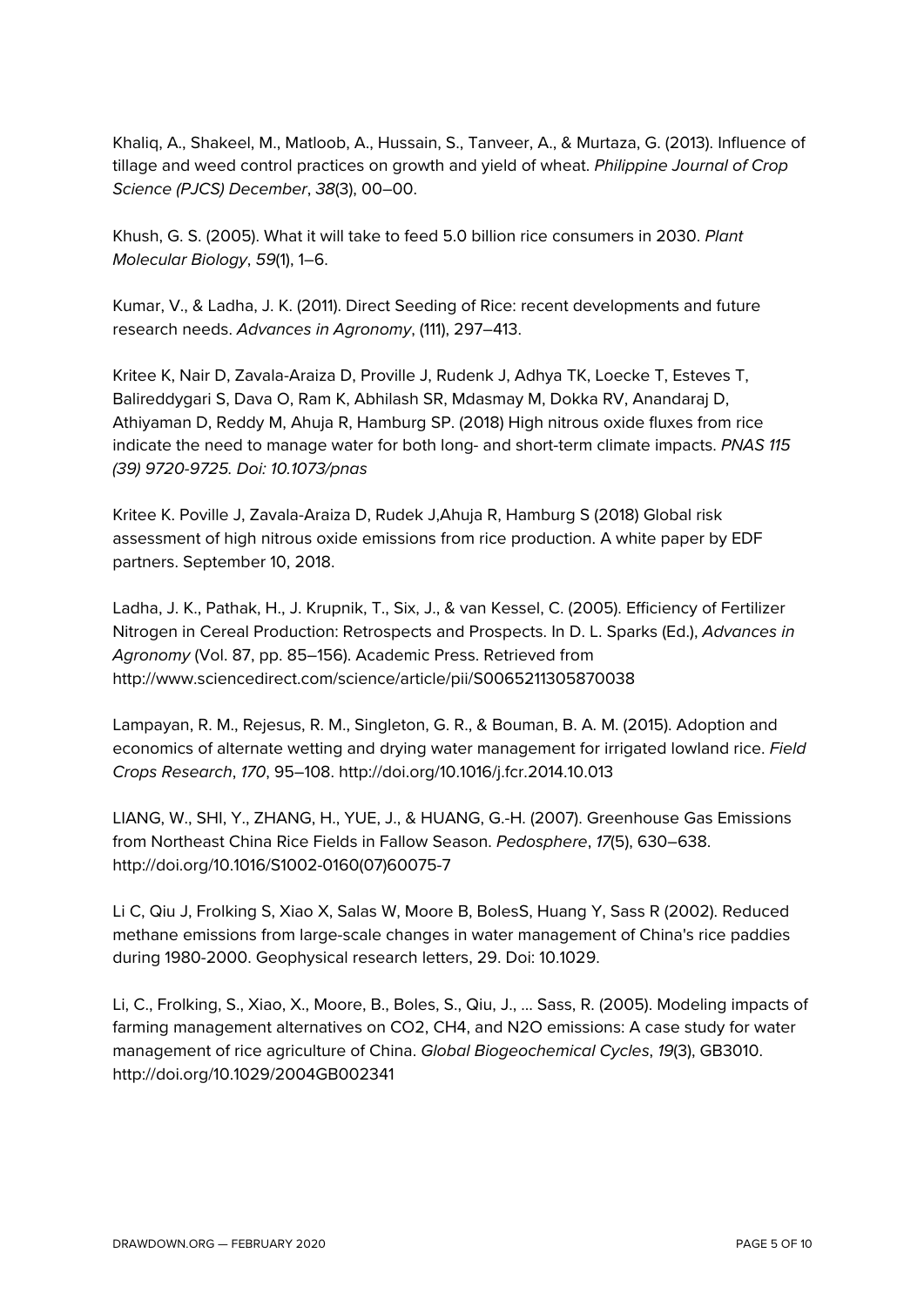Li, C., Salas, W., DeAngelo, B., & Rose, S. (2006). Assessing Alternatives for Mitigating Net Greenhouse Gas Emissions and Increasing Yields from Rice Production in China Over the Next Twenty Years. *Journal of Environment Quality*, *35*(4), 1554. http://doi.org/10.2134/jeq2005.0208

Linquist, B. A., Anders, M. M., Adviento-Borbe, M. A. A., Chaney, R. L., Nalley, L. L., da Rosa, E. F. F., & van Kessel, C. (2015). Reducing greenhouse gas emissions, water use, and grain arsenic levels in rice systems. *Global Change Biology*, *21*(1), 407–417. http://doi.org/10.1111/gcb.12701

Liu, Y., Yang, M., Wu, Y., Wang, H., Chen, Y., & Wu, W. (2011). Reducing CH4 and CO2 emissions from waterlogged paddy soil with biochar. *Journal of Soils and Sediments*, *11*(6), 930–939. http://doi.org/10.1007/s11368-011-0376-x

Luo, L. J. (2010). Breeding for water-saving and drought-resistance rice (WDR) in China. *Journal of Experimental Botany*, erq185. http://doi.org/10.1093/jxb/erq185

Lu, W. F., Chen, W., Duan, B. W., Guo, W. M., Lu, Y., Lantin, R. S., … Neue, H. U. (2000). Methane Emissions and Mitigation Options in Irrigated Rice Fields in Southeast China. *Nutrient Cycling in Agroecosystems*, *58*(1-3), 65–73. http://doi.org/10.1023/A:1009830232650

McDonald, A. J., Hobbs, P. R., & Riha, S. J. (2006). Does the system of rice intensification outperform conventional best management?: A synopsis of the empirical record. *Field Crops Research*, *96*(1), 31–36. http://doi.org/10.1016/j.fcr.2005.05.003

Mei, X. Q., Ye, Z. H., & Wong, M. H. (2009). The relationship of root porosity and radial oxygen loss on arsenic tolerance and uptake in rice grains and straw. *Environmental Pollution*, *157*(8– 9), 2550–2557. http://doi.org/10.1016/j.envpol.2009.02.037

Minamikawa, K., & Sakai, N. (2006). The practical use of water management based on soil redox potential for decreasing methane emission from a paddy field in Japan. *Agriculture, Ecosystems & Environment*, *116*(3–4), 181–188. http://doi.org/10.1016/j.agee.2006.02.006

Mishra, S., Rath, A. K., Adhya, T. K., Rao, V. R., & Sethunathan, N. (1997). Effect of continuous and alternate water regimes on methane efflux from rice under greenhouse conditions. *Biology and Fertility of Soils*, *24*(4), 399–405. http://doi.org/10.1007/s003740050264

Myhre, G., Shindell, D., Breon, F.-M., Collins, W., Fuglestvedt, J., Huan, J., … Zhang, H. (2013). Anthropogenic and natural radiative forcing. In *The Physical Science Basis. Contribution of Working Group I to the Fifth Assessment Report of the Intergovernmental Panel on Climate Change*. Cambridge ; New York: Cambridge University Press.

Omonode, R. A., Vyn, T. J., Smith, D. R., Hegymegi, P., & Gál, A. (2007). Soil carbon dioxide and methane fluxes from long-term tillage systems in continuous corn and corn–soybean rotations. *Soil and Tillage Research*, *95*(1–2), 182–195. http://doi.org/10.1016/j.still.2006.12.004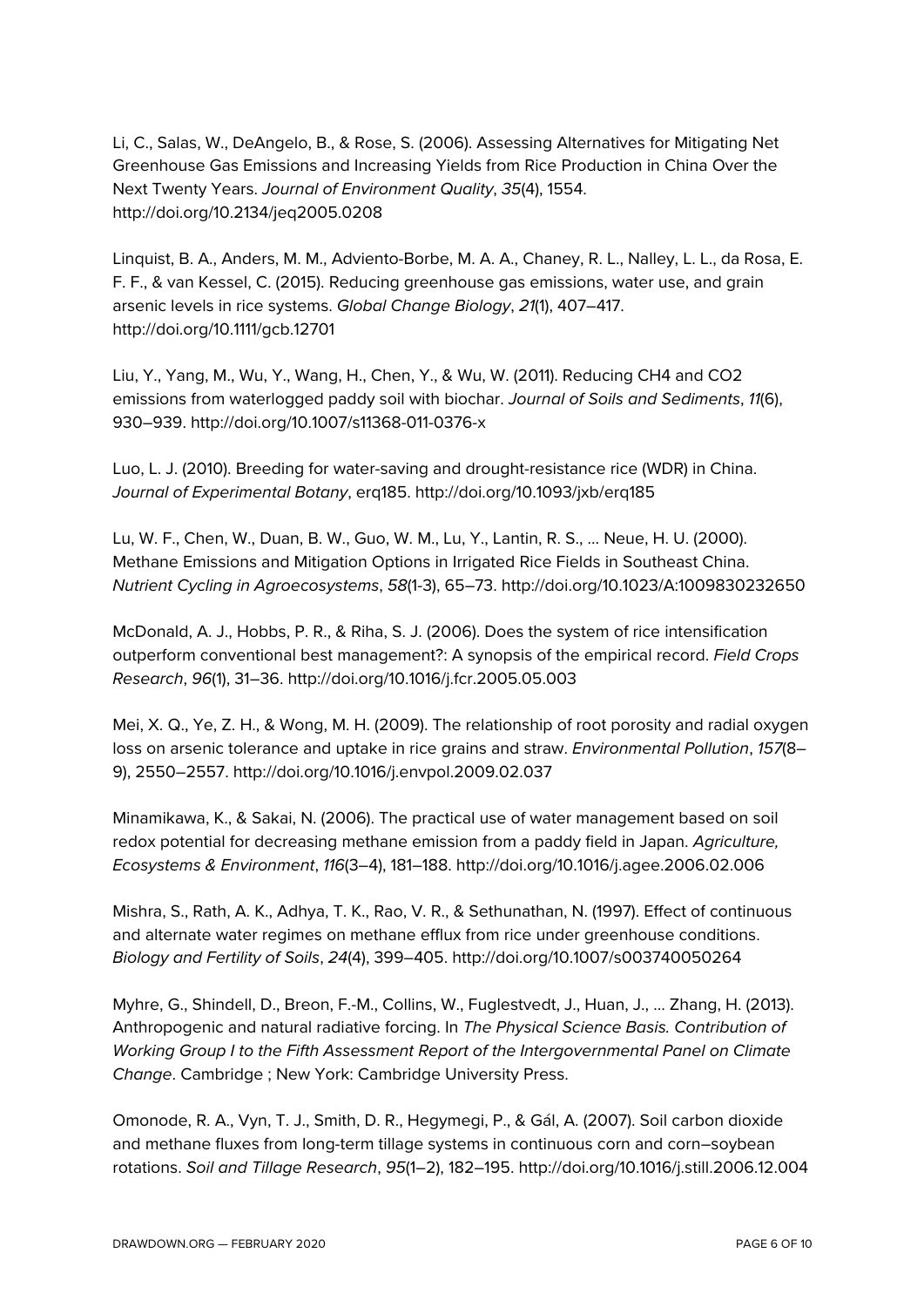Oo AZ, Sudo S, Inubushi K, Mano M, Yamamoto A, Ono K, Osawa T, Hayashida S, Patra PK, Terao Y, Elayakumar P, Vanitha K, Umamageswari C, Jothimani P, Ravi V (2018) Methane and nitrous oxide emissions from conventional and modified rice cultivation systems in South India. *Agriculture Ecosystems and Environment*, 252 , 148-158. http://doi.org/10.1016/j.agree.2017.10014.

Parthasarathi, T., Vanitha, K., Lakshamanakumar, P., Kalaiyarasi, D., & others. (2012). Aerobic rice-mitigating water stress for the future climate change. *Int. J. Agron. Plant Prod*, *3*(7), 241– 254.

Pathak, H., & Wassmann, R. (2007). Introducing greenhouse gas mitigation as a development objective in rice-based agriculture: I. Generation of technical coefficients. *Agricultural Systems*, *94*(3), 807–825. http://doi.org/10.1016/j.agsy.2006.11.015

Petersen, S. O., Schjønning, P., Thomsen, I. K., & Christensen, B. T. (2008). Nitrous oxide evolution from structurally intact soil as influenced by tillage and soil water content. *Soil Biology and Biochemistry*, *40*(4), 967–977. http://doi.org/10.1016/j.soilbio.2007.11.017

Pittelkow, C. M., Adviento-Borbe, M. A., Hill, J. E., Six, J., van Kessel, C., & Linquist, B. A. (2013). Yield-scaled global warming potential of annual nitrous oxide and methane emissions from continuously flooded rice in response to nitrogen input. *Agriculture, Ecosystems & Environment*, *177*, 10–20. http://doi.org/10.1016/j.agee.2013.05.011

Rickman, J., Pyseth, M., Bunna, S., Sinath, P., Fukai, S., Basnayake, J., & others. (2001). Direct seeding of rice in Cambodia. In *Increased lowland rice production in the Mekong Region: Proceedings of an International Workshop held in Vientiane, Laos, 30 October-2 November 2000.* (pp. 60–65). Australian Centre for International Agricultural Research (ACIAR).

Riya, S., Zhou, S., Watanabe, Y., Sagehashi, M., Terada, A., & Hosomi, M. (2012). CH4 and N2O emissions from different varieties of forage rice (Oryza sativa L.) treating liquid cattle waste. *Science of The Total Environment*, *419*, 178–186. http://doi.org/10.1016/j.scitotenv.2012.01.014

Samberg L, Gerber JS, Ramankutty N, Herrero M and West PC (2016). Subnational distribution of average farm size and smallholder contributions to global food production. *Environmental Research Letters.* 11 (12). Doi.org/10.1088/1748-9326/11/12/124010

Satyanarayana, A., Thiyagarajan, T. M., & Uphoff, N. (2006). Opportunities for water saving with higher yield from the system of rice intensification. *Irrigation Science*, *25*(2), 99–115. http://doi.org/10.1007/s00271-006-0038-8

Shang, Q., Yang, X., Gao, C., Wu, P., Liu, J., Xu, Y., … Guo, S. (2011). Net annual global warming potential and greenhouse gas intensity in Chinese double rice-cropping systems: a 3-year field measurement in long-term fertilizer experiments. *Global Change Biology*, *17*(6), 2196– 2210. http://doi.org/10.1111/j.1365-2486.2010.02374.x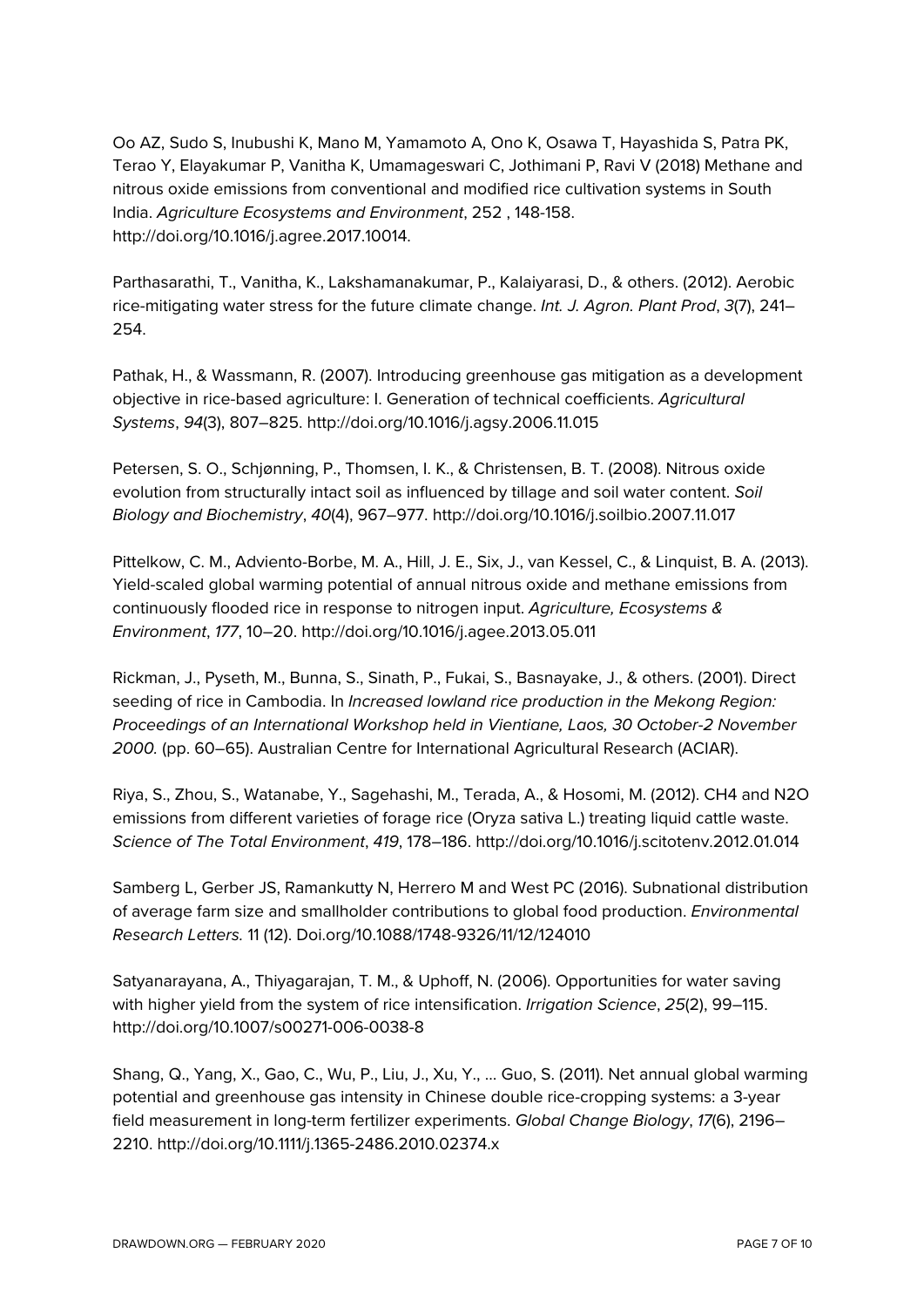Sinha, S. K., & Talati, J. (2007). Productivity impacts of the system of rice intensification (SRI): A case study in West Bengal, India. *Agricultural Water Management*, *87*(1), 55–60. http://doi.org/10.1016/j.agwat.2006.06.009

Siopongco, J., Wassmann, R., & Sander, B. (2013). Alternate wetting and drying in Philippine rice production: feasibility study for a Clean Development Mechanism. *Technical Bulletin*, (17).

Smith, P., Martino, D., Cai, Z., Gwary, D., Janzen, H., Kumar, P., … others. (2008). Greenhouse gas mitigation in agriculture. *Philosophical Transactions of the Royal Society B: Biological Sciences*, *363*(1492), 789–813.

Thakur, A. K. (2010). Critiquing SRI criticism: beyond scepticism with empiricism. *Current Science*, *98*(10), 1294–1299.

Thankur AK, Uphof NT (2017). How the System of Rice Intensification can contribute to climate-smart agriculture. *Agronomy Journal.* 109 (4) 1-20. doi: 10.2134/agronj2016.03.0162.

Towprayoon, S., Smakgahn, K., & Poonkaew, S. (2005). Mitigation of methane and nitrous oxide emissions from drained irrigated rice fields. *Chemosphere*, *59*(11), 1547–1556. http://doi.org/10.1016/j.chemosphere.2005.02.009

Uphoff, N. (2006). The system of rice intensification (SRI) as a methodology for reducing water requirements in irrigated rice production. *Paper for International Dialogue on Rice and Water: Exploring Options for Food Security and Sustainable Environments, held at IRRI, Los Baños, Philippines*, 241-278.

Uprety, R. (2006). Economic analysis of System of Rice Intensification (SRI) methods in Morang district of Nepal, main season, 2005. *District Agricultural Development Office, Birastnagar, Nepal*.

Ussiri D, Lal R (2013) Soil emissions of nitrous oxide and its mitigation. Springer, Netherlands. Doi:10.007/978-94-007-5364-8.

Wang, B., Xu, Y., Wang, Z., Li, Z., Guo, Y., Shao, K., & Chen, Z. (1999). Methane emissions from ricefields as affected by organic amendment, water regime, crop establishment, and rice cultivar. *Environmental Monitoring and Assessment*, *57*(2), 213–228. http://doi.org/10.1023/A:1006039231459

Wang, M.-X., & Shangguan, X.-J. (1996). CH4 emission from various rice fields in P.R. China. *Theoretical and Applied Climatology*, *55*(1-4), 129–138. http://doi.org/10.1007/BF00864708

Wassmann, R., Neue, H. U., Lantin, R. S., Makarim, K., Chareonsilp, N., Buendia, L. V., & Rennenberg, H. (2000). Characterization of Methane Emissions from Rice Fields in Asia. II. Differences among Irrigated, Rainfed, and Deepwater Rice. *Nutrient Cycling in Agroecosystems*, *58*(1-3), 13–22. http://doi.org/10.1023/A:1009822030832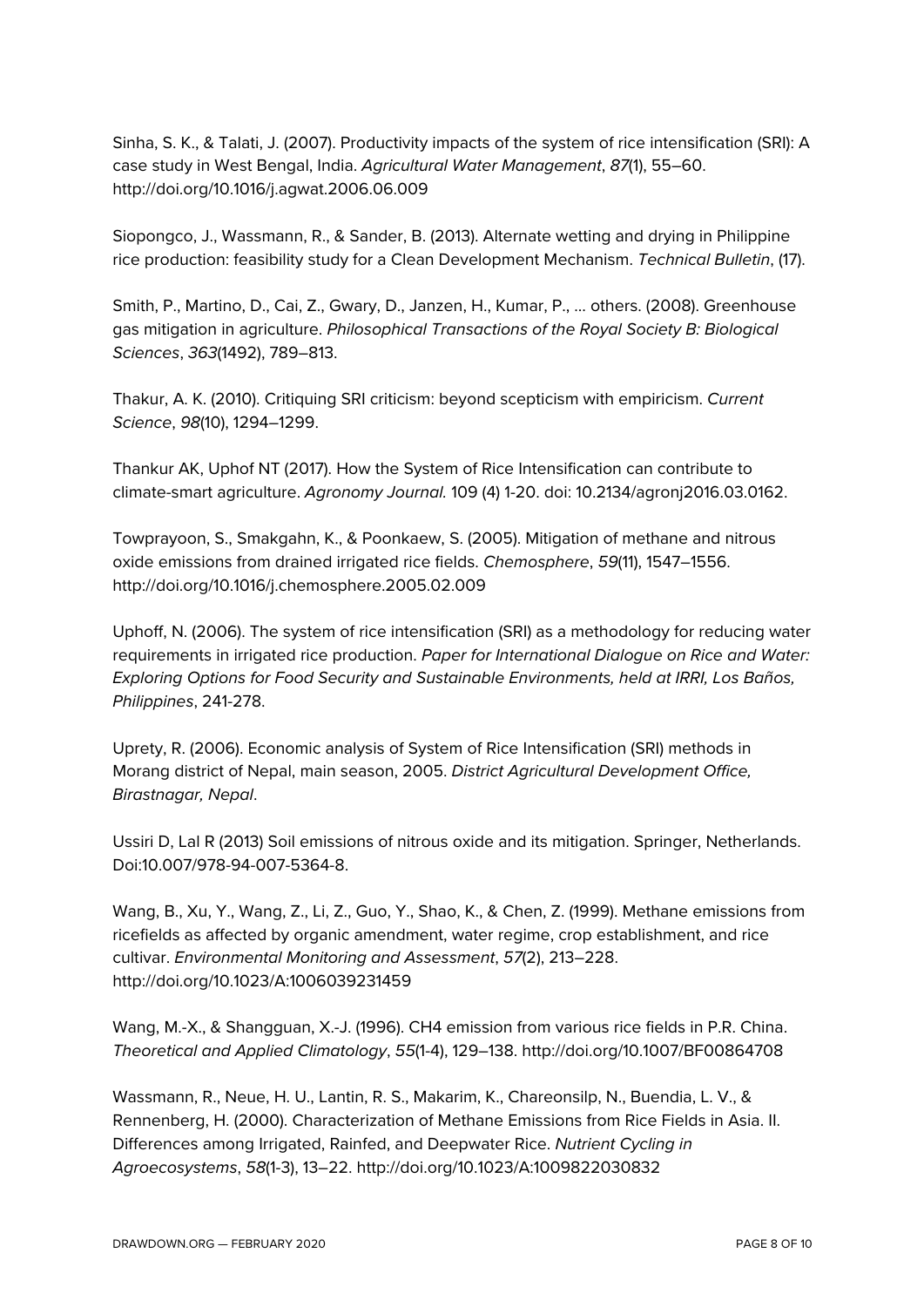Wassmann, R., & Pathak, H. (2007). Introducing greenhouse gas mitigation as a development objective in rice-based agriculture: II. Cost–benefit assessment for different technologies, regions and scales. *Agricultural Systems*, *94*(3), 826–840. http://doi.org/10.1016/j.agsy.2006.11.009

Win, K. T., Nonaka, R., Win, A. T., Sasada, Y., Toyota, K., & Motobayashi, T. (2013). Effects of water saving irrigation and rice variety on greenhouse gas emissions and water use efficiency in a paddy field fertilized with anaerobically digested pig slurry. *Paddy and Water Environment*, *13*(1), 51–60. http://doi.org/10.1007/s10333-013-0406-y

Xiaoguang, Y., Bouman, B. A. M., Huaqi, W., Zhimin, W., Junfang, Z., & Bin, C. (2005). Performance of temperate aerobic rice under different water regimes in North China. *Agricultural Water Management*, *74*(2), 107–122. http://doi.org/10.1016/j.agwat.2004.11.008

Xiaoyun, L., Xiuli, X., & He, L. (2005). A socio-economic assessment of the System of Rice Intensification (SRI): A case study of Xinsheng Village, Jianyang County, Sichuan Province. *Report for College of Humanities and Development, China Agricultural University, Beijing*.

Xue, C., Yang, X., Bouman, B. A. M., Deng, W., Zhang, Q., Yan, W., … Wang, H. (2008). Optimizing yield, water requirements, and water productivity of aerobic rice for the North China Plain. *Irrigation Science*, *26*(6), 459–474. http://doi.org/10.1007/s00271-008-0107-2

Xu, Y., Ge, J., Tian, S., Li, S., Nguy-Robertson, A. L., Zhan, M., & Cao, C. (2015). Effects of watersaving irrigation practices and drought resistant rice variety on greenhouse gas emissions from a no-till paddy in the central lowlands of China. *Science of The Total Environment*, *505*, 1043–1052. http://doi.org/10.1016/j.scitotenv.2014.10.073

Yan, X., Akiyama, H., Yagi, K., & Akimoto, H. (2009). Global estimations of the inventory and mitigation potential of methane emissions from rice cultivation conducted using the 2006 Intergovernmental Panel on Climate Change Guidelines. *Global Biogeochemical Cycles*, *23*(2), n/a–n/a. http://doi.org/10.1029/2008GB003299

Yao, F., Huang, J., Cui, K., Nie, L., Xiang, J., Liu, X., … Peng, S. (2012). Agronomic performance of high-yielding rice variety grown under alternate wetting and drying irrigation. *Field Crops Research*, *126*, 16–22. http://doi.org/10.1016/j.fcr.2011.09.018

Yu, K., Chen, G., & Patrick, W. H. (2004). Reduction of global warming potential contribution from a rice field by irrigation, organic matter, and fertilizer management. *Global Biogeochemical Cycles*, *18*(3), GB3018. http://doi.org/10.1029/2004GB002251

Zhang, W., Xu, M., Wang, X., Huang, Q., Nie, J., Li, Z., … Lee, K. B. (2012). Effects of organic amendments on soil carbon sequestration in paddy fields of subtropical China. *Journal of Soils and Sediments*, *12*(4), 457–470. http://doi.org/10.1007/s11368-011-0467-8